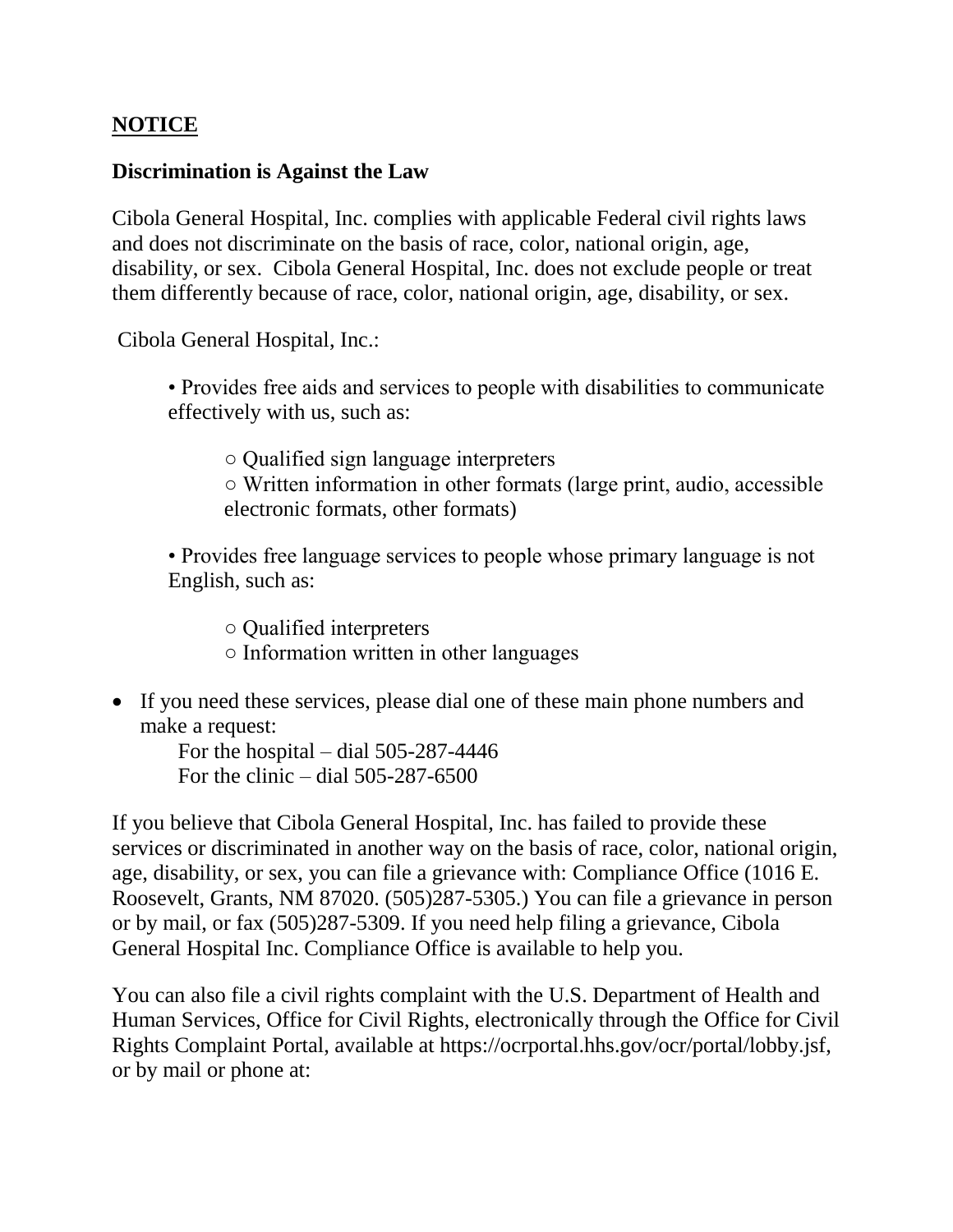U.S. Department of Health and Human Services 200 Independence Avenue, SW Room 509F, HHH Building Washington, D.C. 20201 1-800-368-1019, 800-537-7697 (TDD) Complaint forms are available at [http://www.hhs.gov/ocr/office/file/index.html.](http://www.hhs.gov/ocr/office/file/index.html)

ATTENTION: Language assistance services, free of charge, are available to you. Call 1-505-287-4446.

ATENCIÓN: si habla español, tiene a su disposición servicios gratuitos de asistencia lingüística. Llame al 1-505-287-4446.

Díí baa akó nínízin: Díí saad bee yánílti'go **Diné Bizaad**, saad bee áká'ánída'áwo'déé', t'áá jiik'eh, éi ná hóló, koji' hódíilnih 1-505-287-4446.

Chú ý: Các dịch vụ hỗ trợ ngôn ngữ, miễn phí, có sẵn cho bạn. Cuộc gọi 1-505-287-4446.

Achtung: Sprache Assistance-Leistungen, kostenlos, stehen Ihnen zur Verfügung. Rufen

Sie 1-505-287-4446.

注意: 語言援助服務,免費的是可供您使用。調用1-505-287-4446.

ال لغوي ة، ال م ساعدة خدمات :ان ت باه 1-505-287-4446. ال م كال مة .ل ك ت توف ر ،م انا ج

주의: 언어 지원 서비스, 무료로, 당신에 게 사용할 수 있습니다. 전화1-505-287-4446.입니다.

PAUNAWA: Kung nagsasalita ka ng Tagalog, maaari kang gumamit ng mga serbisyo ng tulong sa wika nang walang bayad. Tumawag sa 11-505-287-4446.

注意: 言語アシスタンス サービス、無料で、あなたに利用できます。呼び出し1-505-287-4446.

ATTENTION : Les services d'assistance de langue, sans frais, sont à votre disposition.

Appel 1-505-287-4446.

ATTENZIONE: In caso la lingua parlata sia l'italiano, sono disponibili servizi di assistenza linguistica gratuiti. Chiamare il numero 1-505-287-4446.